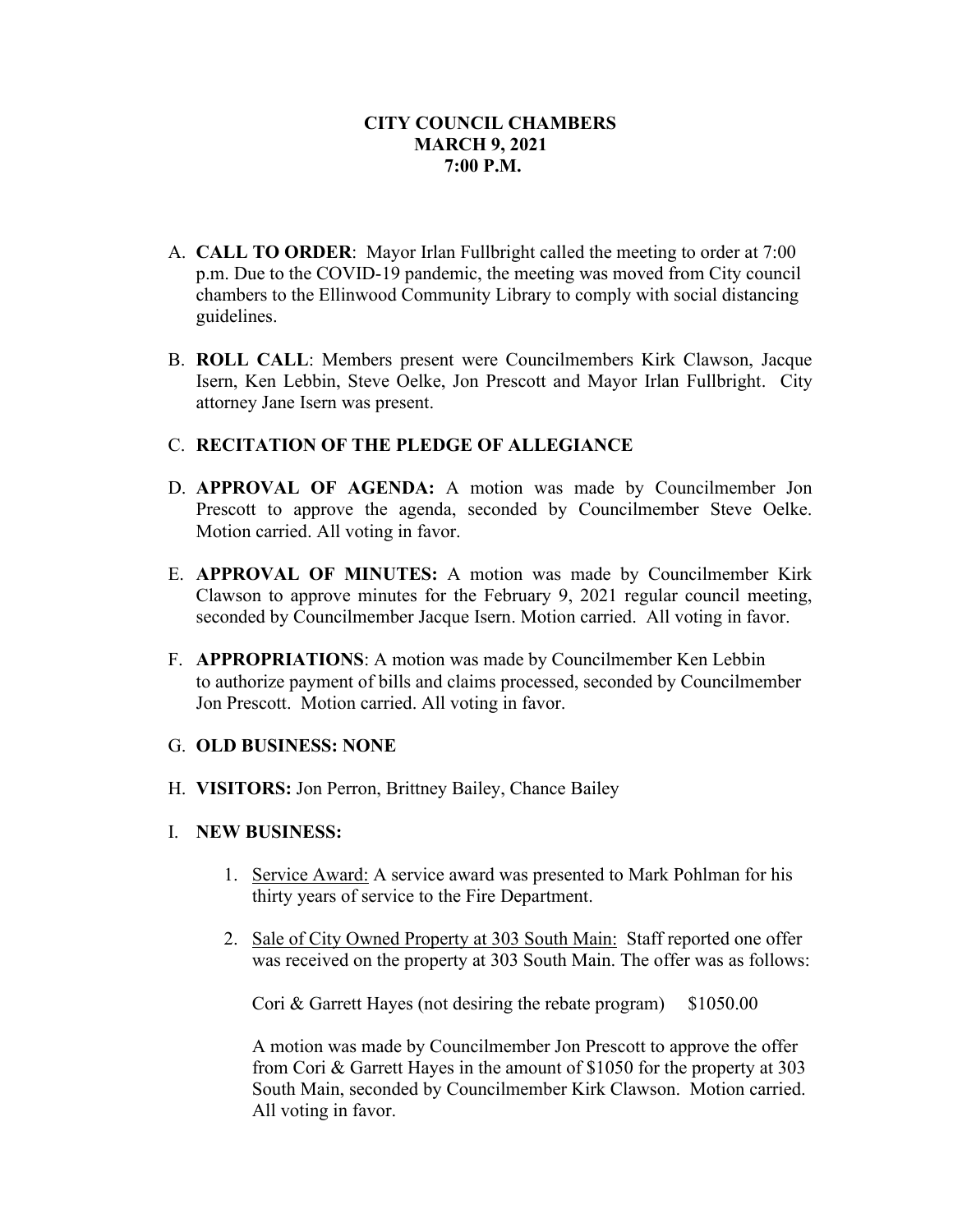3. Child Development Center Request: Staff explained that St. John Child Development Center has recently been assessing their ability to keep the facility open due to financial concerns over building improvement requirements from the Fire Marshal's office. Staff further noted that positive progress has been made towards these required improvements and they are requesting city council to consider assisting with some needed sidewalk improvements at their facility.

Staff explained the City does offer a sidewalk improvement program for residents and \$5000 is budgeted for this program. Staff suggested that \$2500 of this budgeted amount could be used toward the Child Development Center sidewalk improvement project.

A motion was made by Councilmember Kirk Clawson to approve 50% reimbursement of materials up to \$2500 for the St. John Child Development Center sidewalk improvement project, with city crews performing installation curbside, contingent on the Center raising all funds needed for the required improvements from the Fire Marshal's office. Motion seconded by Councilmember Jon Prescott. Motion carried. All voting in favor.

 4. Humane Society Agreement: Staff reminded council that Animal Medical Center closed their office located in Ellinwood at the beginning of the year. With the closing of the impound facility, staff has been researching alternatives for animal care. Presented to council was an Animal Impoundment Agreement with the Golden Belt Humane Society.

A motion was made by Councilmember Jon Prescott to approve the agreement as presented, seconded by Councilmember Ken Lebbin. Motion carried. All voting in favor.

5. Review of Ambulance Rates: Presented to council for review was Ordinance 2021-2, regarding fees for ambulance services. As Medicare and Medicaid change their approved ambulance fees schedules, it is necessary that ambulance services also modify their fee schedules as well.

A motion was made by Councilmember Steve Oelke to approve Ordinance No. 2021-2, seconded by Councilmember Jacque Isern. Motion carried. All voting in favor.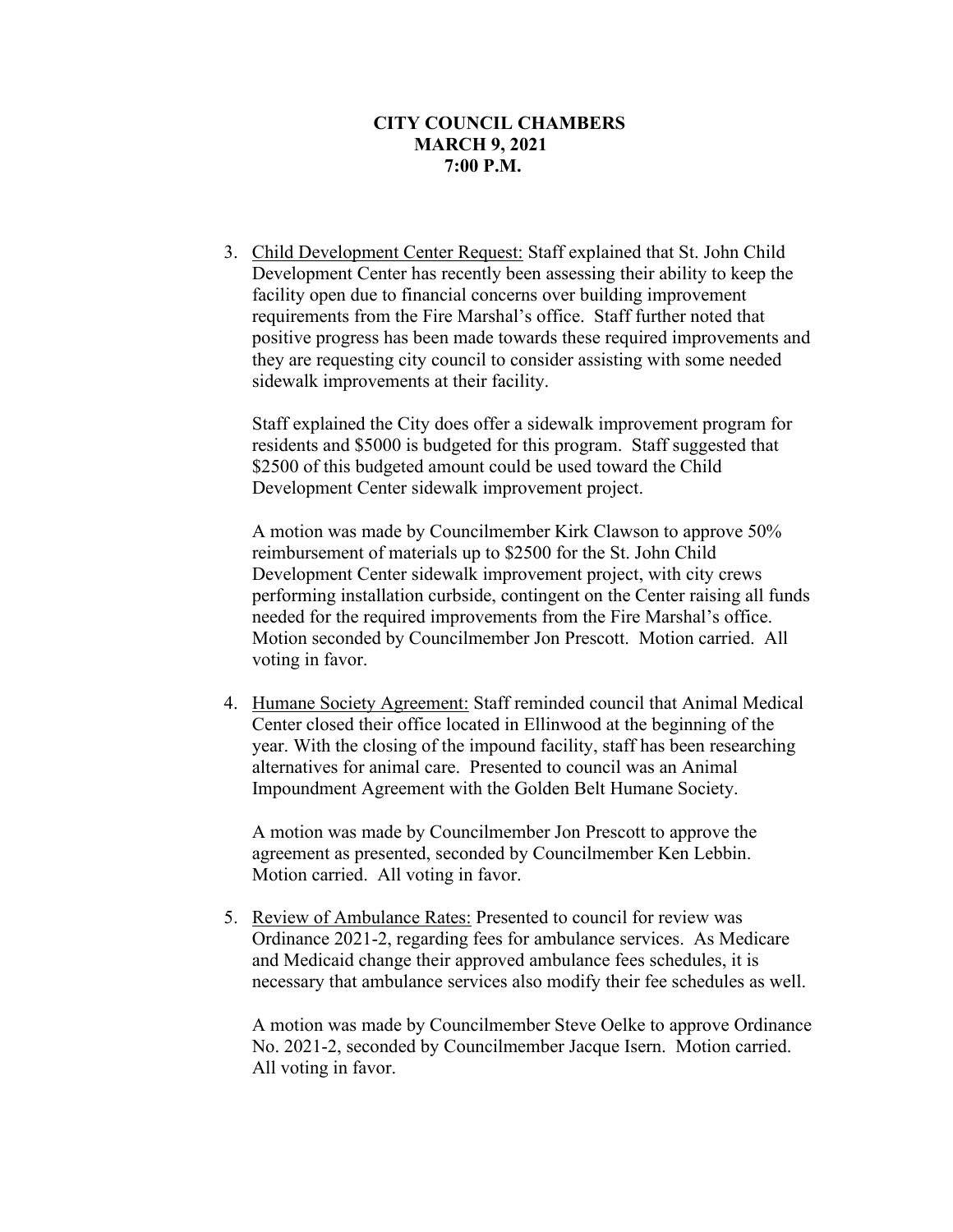6. General Liability, Property and Casualty Insurance Renewal: The City's general liability, property and casualty and worker's compensation insurance is up for renewal. This year's premium is \$137,422 not including ambulance liability. Amber Petz, with Jensen Associates, is working on the ambulance liability policy and the expected premium could be an additional \$7500. The total renewal premium could be approximately \$144,922 compared to \$126,650 for last year which is an increase of \$18,272 (14%). Staff explained 50% of this increase is due to an increase in worker's compensation premiums as a result of several expensive claims over the past year. This increase coupled with a vehicle accident and "normal" price increases account for the large increase in premium.

A motion was made by Councilmember Kirk Clawson to approve the general liability, property and casualty, and worker's compensation insurance renewal as presented, seconded by Councilmember Jon Prescott. Motion carried. All voting in favor.

 7. Discussion of February Energy Emergency: Staff explained to council that at this point, there is still unknown costs associated with the extreme cold weather in mid-February relating to both the wholesale purchase of power and the usage within our own infrastructure.

At the direction of Kansas Power Pool, the city began generating Monday February  $15<sup>th</sup>$  at 1:00 and shut down Thursday morning for a short time before starting up again Thursday afternoon and continuing until Friday morning.

Staff explained the KPP board meeting will be on March  $12<sup>th</sup>$  at which time decisions will be made regarding passing on the additional energy costs to member cities. Kansas Power Pool February bills will be mailed out at the conclusion of the board meeting. Staff suggested to council to revisit this agenda item at the March 29<sup>th</sup> special council meeting.

 8. Executive Session for Discussion of Property Acquisition Related to Flood Control: An executive session is requested for discussion of the acquisition of real property relating to the flood control project. A motion was made by Councilmember Ken Lebbin to recess into executive session pursuant to KSA 75-4319(b)(6) for the purpose of discussion of the acquisition of real property related to the flood control project. Executive session will be for fifteen (15) minutes beginning at 9:10 p.m. until 9:25 p.m. and council will reconvene in the library at that time. Persons to